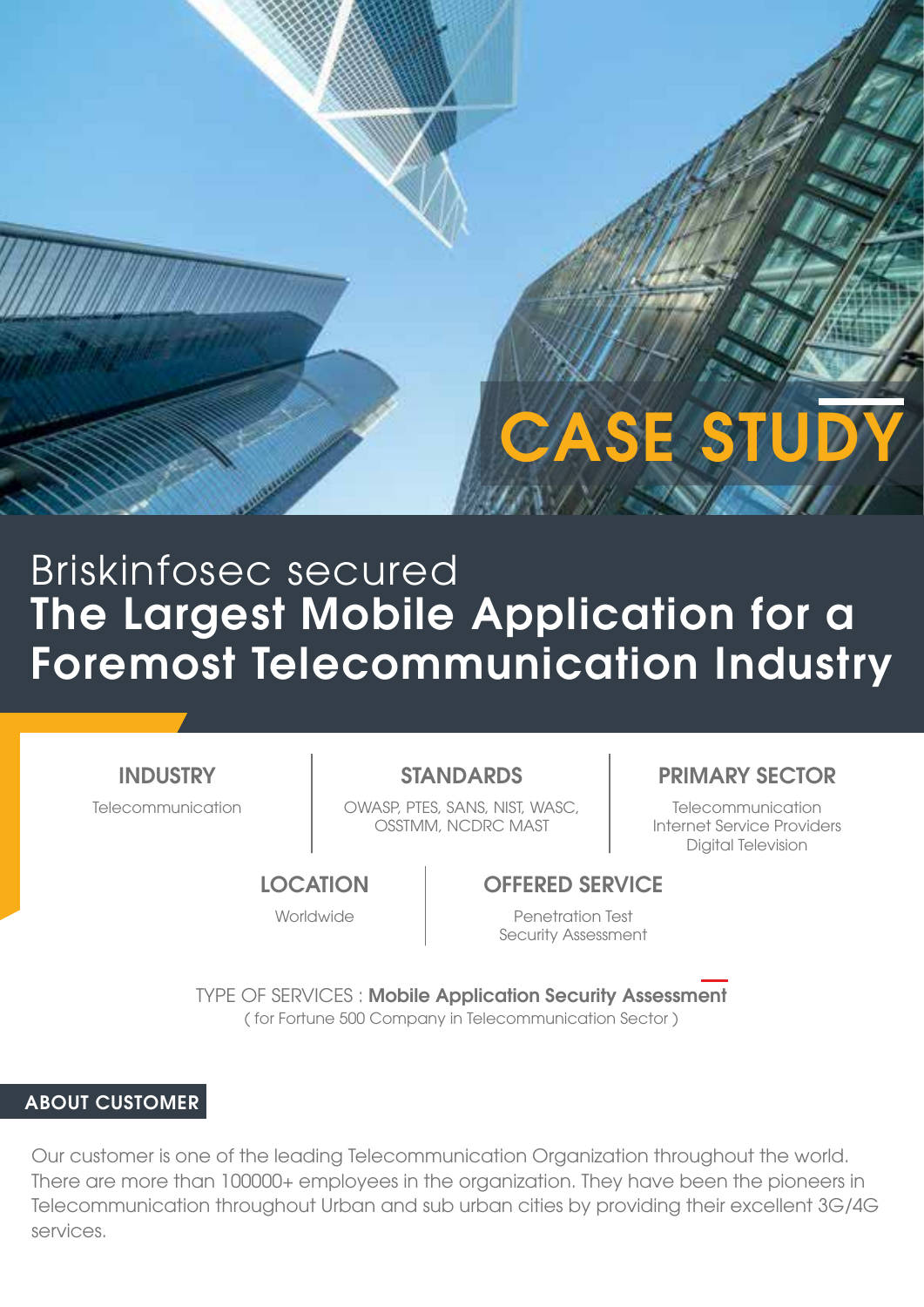#### ASSESSMENT SCOPE

To identify and fix the vulnerabilities in the mobile application, the Client wanted us to conduct an effective mobile application security assessment to find out the vulnerabilities and to resolve the issues in the application. As a result of the security assessment, the mobile application is free from all vulnerabilities that makes the application not to get compromised at any cost.

#### THE SOLUTION

Briskinfosec followed NCDRC MAST (National Cyber Defence Research Center Mobile Application Security Testing Framework) to identify all exposed vulnerabilities in Mobile Application. Briskinfosec consultants mapped all issues with OWASP Mobile Top 10 and recommended perfect fix for identified vulnerabilities.

Key highlights of the Vulnerability fix are as below :

| Serious issues related to Input validation and authorization, session management and cookies handling were identified. The identifies vulnerabilities were fixed by the Development Team.

| Platform level vulnerabilities were identified in the mobile application safeguarding the Source code of the application.

| We completely secured the mobile application from OWASP common attack by hardening the default configuration.

| We performed vulnerability assessment by both automation and manual method to identifying the issues.

| We provided the complete Vulnerability fixing document as a reference to your development team.

#### THE DELIVERABLE

the last day when the entire report is given by the security team thus making their final assessment report easier for preparation.

#### TECHNICAL SECURITY ASSESSMENT REPORT

Complete security testing was carried. All the detected issues and the proof of concept ( POC ) will be covered with detailed steps in a PDF format.

#### ISSUE TRACKING SHEET

| All the identified issues were captured and will the be subjected for the retest review in a XLS fomat. | All the issues will be captured for the reassessment.

#### SECURITY ASSESSMENT REPORT

Step by step process carried out by the entire team for each vulnerability.

#### OWASP ASVS MAPPING SHEET

Application Security Verification Standard Checklist was updated and shared the same.

#### FINAL BUG FIX REPORT

Overview of the entire engagement, the issues that were identified, the recommendations and remediation's which were made to mitigate the threats.

#### THE CHALLENGE

By conducting Mobile Application Security Assessment and vulnerability fix, Briskinfosec Reduced the Client's risk exposure in the Mobile application in an excellent manner where the Telecom Regulatory Authority of India (TRAI) is taking an extremely strict approach towards security.

The reports and remediation information provided were customized to match the Client's operational environment and development framework. Identified security issues were categorized through Code Fix, Configuration Fix and Best Practices to make stakeholders understand the criticality of each vulnerabilities. The following reports were submitted to the customer

Key highlights of the Vulnerability fix is below :

### | DAILY STATUS REPORT

This mobile security assessment consumed around 1-2 weeks of time including retest. During the process of mobile testing, issues were identified and we shared all identified issues with corresponding recommended FIX over mail on a daily basis. Our prospect looked at the given valid report (XLS) and started working the fix right from Day 1 as they need not work laboriously on